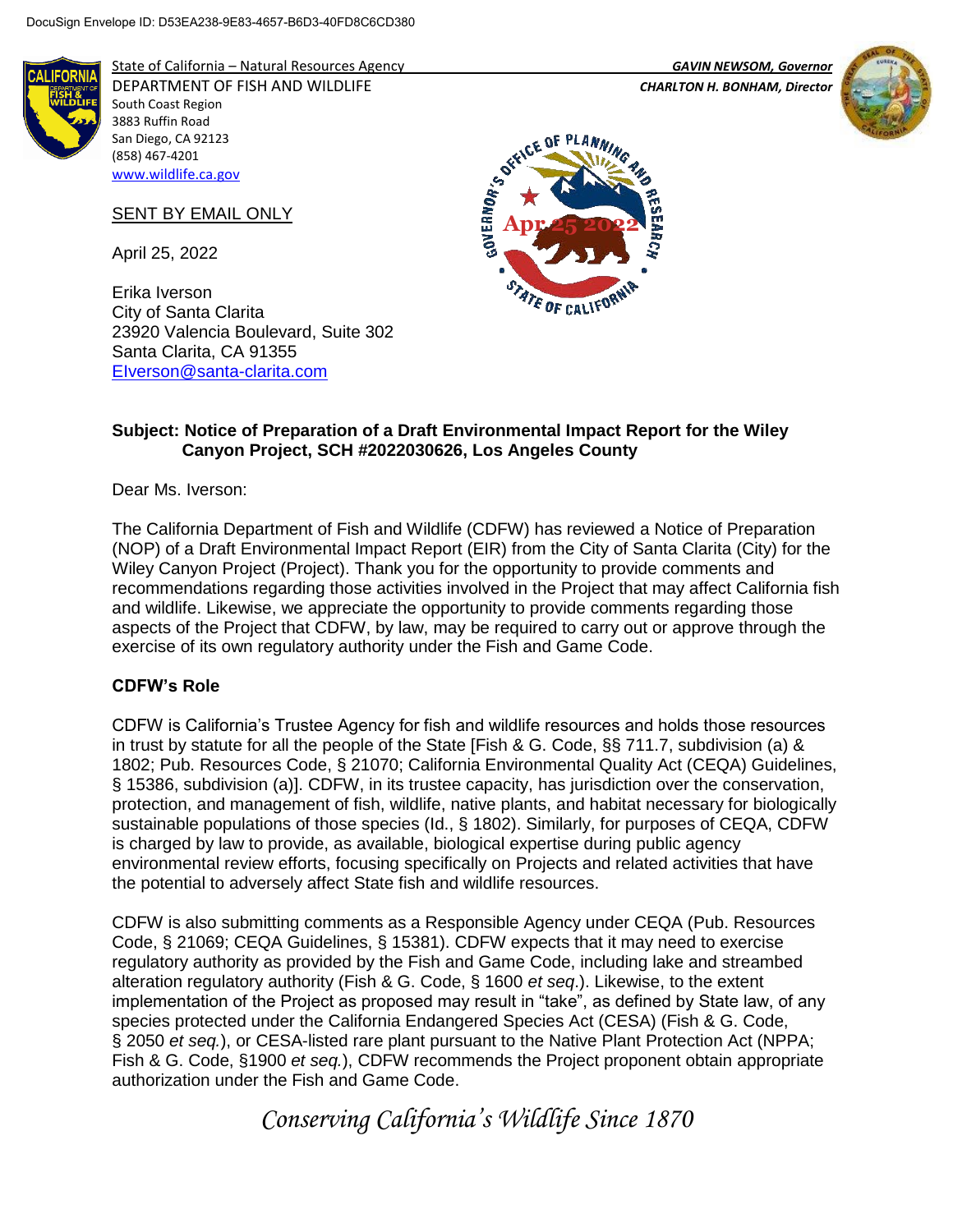Erika Iverson City of Santa Clarita April 25, 2022 Page 2 of 13

# **Project Description and Summary**

**Objective:** The Project proposes the redevelopment of existing vacant land with a senior living facility, multi-family residential development, commercial space, recreational area, and street improvements. A four-story building will serve as the senior living facility, which will include 130 independent living units, 61 assisted living units, and 26 memory care beds. The multi-family residential development will consist of 379 apartment units. The proposed Project will also designate 8,914 square feet for commercial use. In addition, the Project proposes an outdoor recreational field space. In regard to street improvements, a new roundabout will be constructed at the Project entrance on Wiley Canyon Road. Roundabout configurations will also be reconstructed at the intersections of Wiley Canyon Road and Canerwell Street and Wiley Canyon Road and Calgrove Boulevard. Lastly, a Class-I bike lane and walking path will be installed along Wiley Canyon Road.

**Location:** The Project site encompasses 31.8-acres of vacant land located between Hawkbryn Avenue and Calgrove Boulevard, in the City of Santa Clarita, Los Angeles County. The Project site is bounded by Interstate 5 freeway to the west, Wiley Canyon Road to the east, Hawkbryn Avenue to the north, and Calgrove Boulevard to the south.

### **Comments and Recommendations**

CDFW offers the comments and recommendations below to assist the City in adequately identifying, avoiding, and/or mitigating the Project's significant, or potentially significant, direct, and indirect impacts on fish and wildlife (biological) resources. The EIR should provide adequate and complete disclosure of the Project's potential impacts on biological resources [Pub. Resources Code, § 21061; CEQA Guidelines, §§ 15003(i), 15151]. CDFW looks forward to commenting on the EIR when it is available.

### **Specific Comments**

- 1) Foraging Habitat for Swainson's Hawk (*Buteo swainsoni)*. According to the [California](https://wildlife.ca.gov/Data/CNDDB/Maps-and-Data) [Natural Diversity Database](https://wildlife.ca.gov/Data/CNDDB/Maps-and-Data) (CNDDB), there is a record of Swainson's hawk occurring within one mile of the Project site (CDFW 2022a). Given Swainson's hawk observations near the Project site and the Project site's suitability to support Swainson's hawk foraging habitat, the Project could impact Swainson's hawk through loss of 31.8 acres of foraging habitat.
	- a) Protection Status: The Swainson's hawk is a CESA-listed threatened species. Potential impacts on Swainson's hawk, either directly or through habitat loss and/or modification, should be analyzed, disclosed, and mitigated in the Project's EIR. CDFW considers adverse impacts to a species protected by CESA to be significant without mitigation under CEQA.
	- b) Survey and Analysis: In preparation of the EIR, CDFW recommends the City retain a qualified raptor biologist with Swainson's hawk survey experience to assess the Project site for possible Swainson's hawk foraging habitat and suitable nest sites within five miles of the Project site. CDFW recommends the City perform a Swainson's hawk survey following the 2010 quidance on [Swainson's Hawk Survey Protocols, Impact](https://nrm.dfg.ca.gov/FileHandler.ashx?DocumentID=83991&inline) [Avoidance, and Minimization Measures for Renewable Energy Projects in the Antelope](https://nrm.dfg.ca.gov/FileHandler.ashx?DocumentID=83991&inline) [Valley of Los Angeles and Kern Counties, California](https://nrm.dfg.ca.gov/FileHandler.ashx?DocumentID=83991&inline) (CEC 2010). A qualified raptor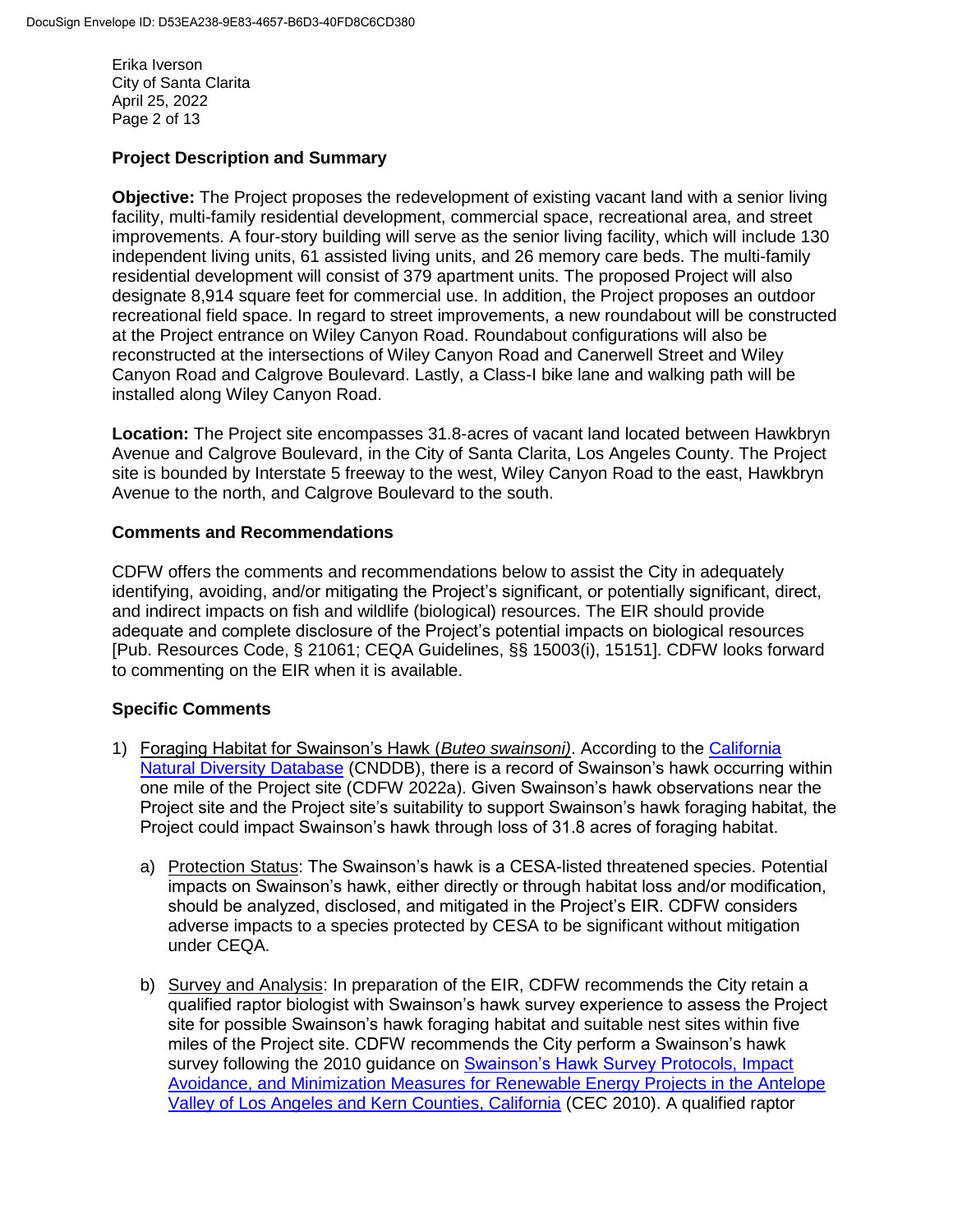Erika Iverson City of Santa Clarita April 25, 2022 Page 3 of 13

> biologist should conduct surveys in a manner that maximizes the potential to observe the adult Swainson's hawks and nests/chicks via visual and audible cues within a fivemile radius of the Project site. All potential nest trees within a five-mile radius should be surveyed for presence of nests.

- c) Disclosure: If the Project will impact Swainson's hawk, the EIR should fully disclose those impacts on nests and/or foraging habitat. Also, CDFW recommends the EIR provide a discussion of the Project's potential contribution to the ongoing loss of foraging habitat in the Santa Clarita Valley.
- d) Avoidance and Minimization: If the Project will impact Swainson's hawk or their nests, the EIR should provide measures to fully avoid all impacts.
- e) Mitigation: If the Project would result in loss of foraging habitat, CDFW recommends the EIR provide measures to mitigate for those impacts. Appropriate mitigation may include consulting with CDFW and obtaining appropriate take authorization under CESA prior to implementing the Project (pursuant to Fish & Game Code, § 2080 *et seq*.). Also, CDFW recommends providing compensatory mitigation for permanent loss foraging habitat. The proposed compensatory mitigation should ensure no net loss of foraging habitat for Swainson's hawk.
- 2) Coastal California Gnatcatcher (*Polioptila californica californica)*: Coastal California gnatcatcher is designated as a California Species of Special Concern (SSC) and a species listed as threatened under the Endangered Species Act (ESA). Coastal California gnatcatcher critical habitat is located approximately one mile south of the Project site (USFWS 2022a). CDFW recommends the EIR discuss the Project's potential impacts on coastal California gnatcatcher and habitat. The EIR should provide measures to avoid those impacts or measures to mitigate for impacts if avoidance is not feasible.
- 3) Nesting Birds: The Project will result in removal of trees that may support nesting birds. Project activities occurring during the nesting bird season, especially in areas providing suitable nesting habitat, could result in the incidental loss of fertile eggs or nestlings, or nest abandonment.
	- a) Protection Status: Migratory nongame native bird species are protected by international treaty under the Federal Migratory Bird Treaty Act (MBTA) of 1918 (Code of Federal Regulations, Title 50, § 10.13). Sections 3503, 3503.5, and 3513 of the California Fish and Game Code prohibit take of all birds and their active nests including raptors and other migratory nongame birds (as listed under the Federal MBTA). It is unlawful to take, possess, or needlessly destroy the nest or eggs of any raptor.
	- b) Avoidance: CDFW recommends that measures be taken to fully avoid impacts to nesting birds and raptors. CDFW recommends the Project avoids ground-disturbing activities (e.g., mobilizing, staging, drilling, and excavating) and vegetation removal during the avian breeding season which generally runs from February 15 through September 15 (as early as January 1 for some raptors) to avoid take of birds, raptors, or their eggs.
	- c) Minimizing Potential Impacts: If impacts to nesting birds and raptors cannot be avoided, CDFW recommends the Project mitigates for impacts. CDFW recommends surveys by a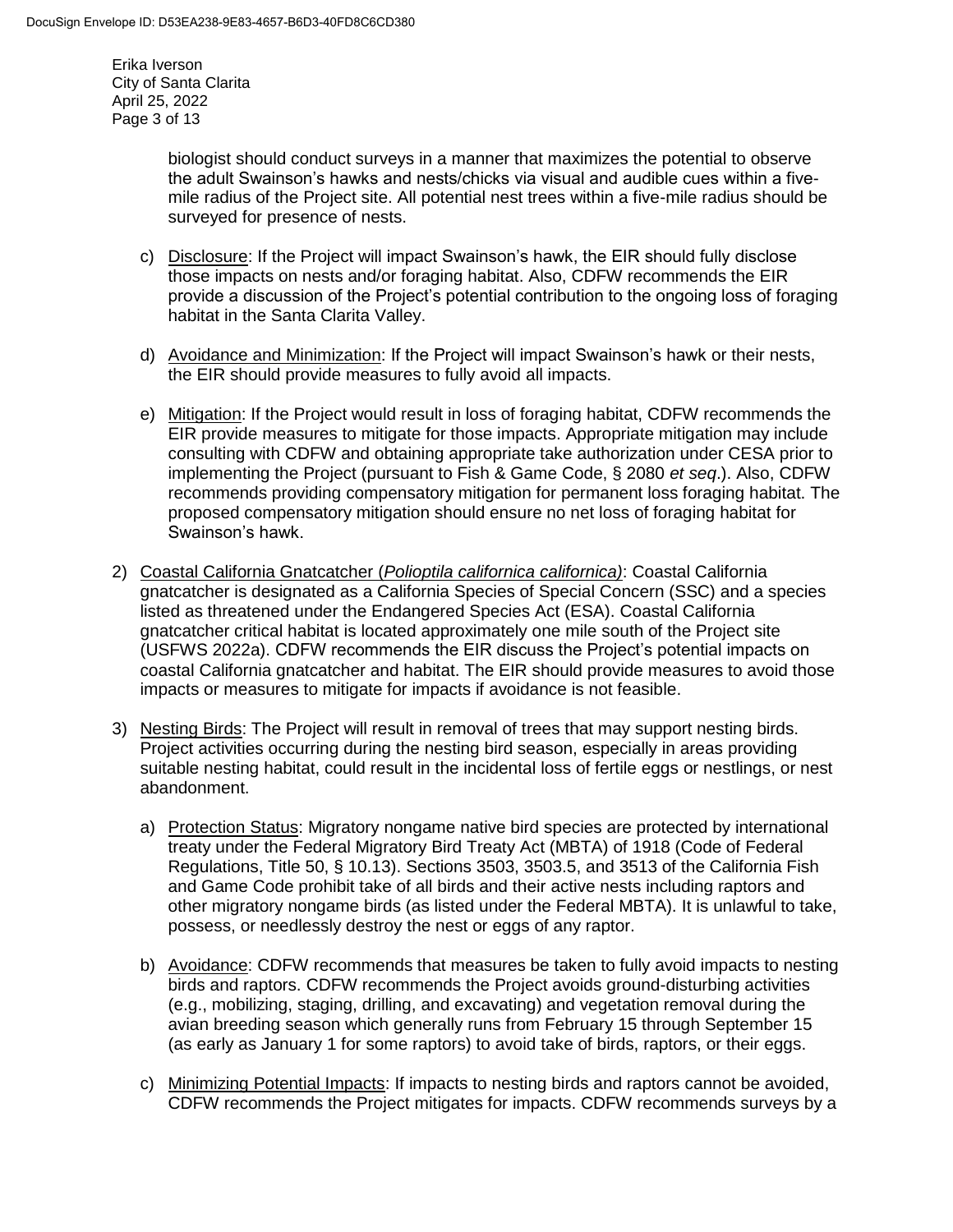Erika Iverson City of Santa Clarita April 25, 2022 Page 4 of 13

> qualified biologist with experience conducting breeding bird and raptor surveys. Surveys are needed to detect protected native birds and raptors occurring in suitable nesting habitat that may be disturbed and any other such habitat within 300 feet of the Project disturbance area, to the extent allowable and accessible. For raptors, this radius should be expanded to 500 feet and 0.5 mile for special status species, if feasible. Project personnel, including all contractors working on site, should be instructed on the sensitivity of the area. Reductions in the nest buffer distance may be appropriate depending on the avian species involved, ambient levels of human activity, screening vegetation, or possibly other factors.

- 4) SSC Reptiles: According to CNDDB, California legless lizards (*Anniella spp.*) have been observed within a mile of the Project site (CNDDB 2022a). Certain species of California legless lizards such as the southern California legless lizard (*Anniella stebbinsi*) have been designated as a SSC. Project activities related to redevelopment construction will require ground disturbing activities such as grading and grubbing, which may result in reptile habitat destruction, causing the death or injury of adults, juveniles, eggs, or hatchlings. Moreover, the Project may remove essential foraging and breeding habitat for the species.
	- a) CDFW recommends qualified biologists familiar with the reptile species behavior and life history conduct focused surveys to determine the presence/absence of SSC prior to vegetation removal and/or grading. Surveys should be conducted during active season when the reptile species is most likely to be detected.
	- b) To further avoid direct mortality, CDFW recommends that a qualified biological monitor be on site during ground and habitat disturbing activities to move out of harm's way special status species that would be injured or killed by grubbing or Project-related grading activities. It should be noted that the temporary relocation of on-site wildlife does not constitute effective mitigation for the purposes of offsetting Project impacts associated with habitat loss.
	- c) CDFW has the authority to issue permits for the take or possession of wildlife, including mammals; birds, nests, and eggs; reptiles, amphibians, fish, plants; and invertebrates (Fish & G. Code, §§ 1002, 1002.5, 1003). Effective October 1, 2018, a Scientific Collecting Permit is required to monitor project impacts on wildlife resources, as required by environmental documents, permits, or other legal authorizations; and, to capture, temporarily possess, and relocate wildlife to avoid harm or mortality in connection with otherwise lawful activities (Cal. Code Regs., tit. 14, § 650). Please visit CDFW's [Scientific Collection Permits](https://wildlife.ca.gov/Licensing/Scientific-Collecting#53949678) webpage for information (CDFW 2022d). Pursuant to the California Code of Regulations, title 14, section 650, the qualified biologist must obtain appropriate handling permits to capture, temporarily possess, and relocate wildlife to avoid harm or mortality in connection with Project construction and activities.
- 5) Oak Trees (*Quercus* genus) and Oak Woodlands (*Quercus* genus Woodland Alliance): The NOP states that an oak tree permit would be required for the removal of oak trees within the Project site. CDFW considers oak woodlands to be a sensitive plant community since certain associations of this species have a rarity ranking of S3. Oak woodlands serve several important ecological functions such as protecting soils from erosion and land sliding, regulating water flow in watersheds, and maintaining water quality in streams and rivers. Oak trees provide nesting and perching habitat for approximately 170 species of birds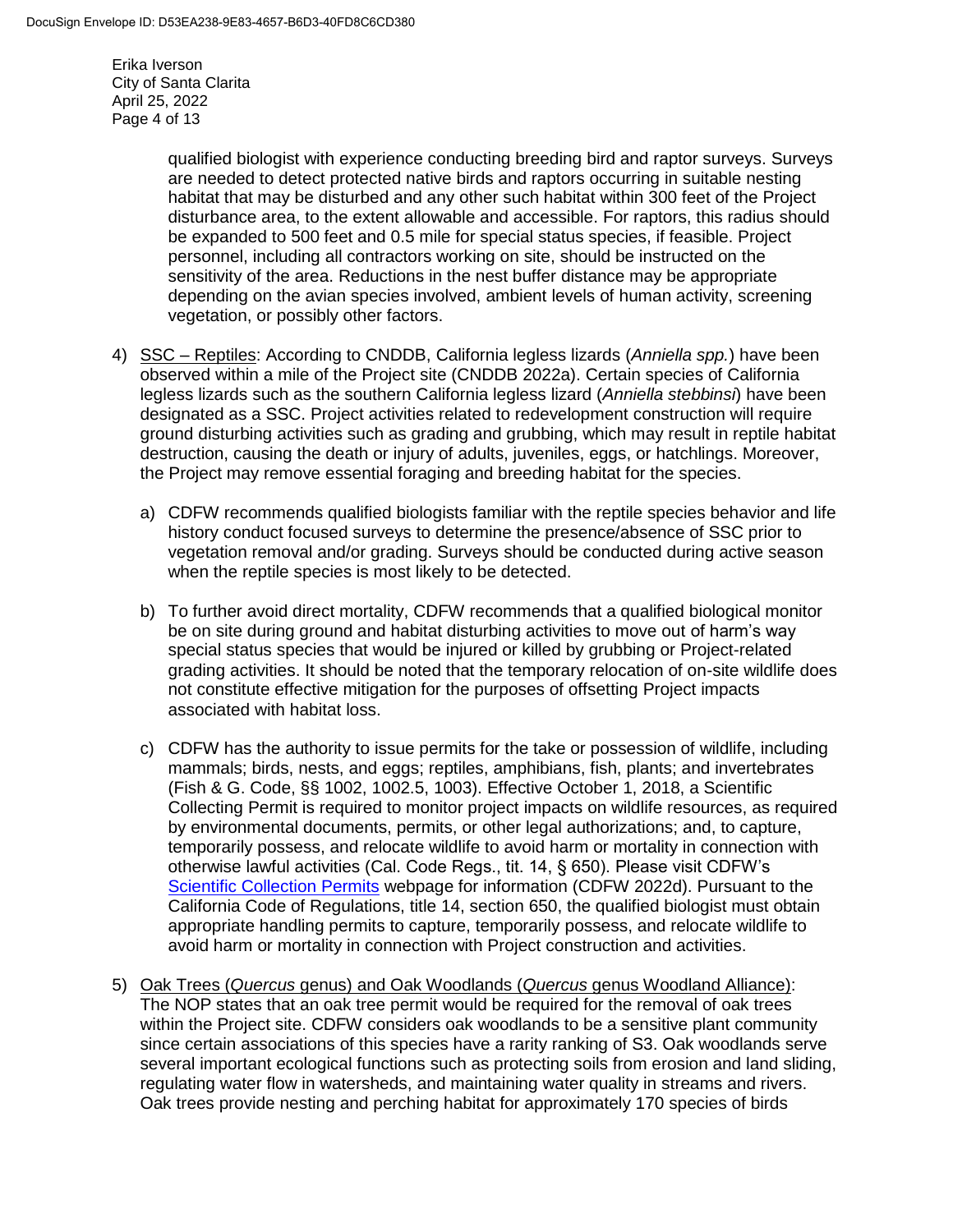Erika Iverson City of Santa Clarita April 25, 2022 Page 5 of 13

> (Griffin and Muick 1990). Moreover, oak trees and woodlands are protected by the Oak Woodlands Conservation Act (pursuant under Fish and Game Code sections 1360-1372) and Public Resources Code section 21083.4 due to the historic and on-going loss of these resources.

CDFW recommends the EIR discuss the Project's potential impacts on oak trees and oak woodlands. CDFW recommends the City avoid and minimize development and encroachment onto oak trees and woodlands. If avoidance is not feasible, CDFW recommends the EIR provide sufficient compensatory mitigation for the number of oak trees and acres of oak woodland habitat impacted. The number of replacement trees and oak woodland habitat acres should be higher if the Project would impact large oak trees; impact an oak woodland supporting rare, sensitive, or special status plants and wildlife; or impact an oak woodland with a State Rarity Ranking of S1, S2, or S3.

- 6) Jurisdictional Waters: According to U.S. Fish and Wildlife Service's (USFWS) [National](https://www.fws.gov/program/national-wetlands-inventory/wetlands-mapper) [Wetland Inventory,](https://www.fws.gov/program/national-wetlands-inventory/wetlands-mapper) a portion of the South Fork Santa Clara River flows along the eastern side of the Project site (USFWS 2022b). Project activities may impact the stream and potentially result in loss of riverine habitat. Moreover, street improvements proposed by the Project may increase imperviousness surface area within and adjacent to the Project site, potentially impacting stormwater drainage and increasing surface water runoff.
	- a) CDFW recommends the City identify and delineate all streams within the Project area and provide a discussion of the Project's potential impacts on streams. Modifications to a river, creek, or stream in one area may result in bank erosion, channel incision, or drop in water level along that stream outside of the immediate impact area. Therefore, CDFW recommends the EIR discuss whether impacts on streams within the Project area would impact those streams immediately outside of the Project area where there is hydrologic connectivity. Potential impacts such as changes to drainage pattern, runoff, and sedimentation should be discussed.
	- b) CDFW recommends the Project avoid impacting streams and associated vegetation. Herbaceous vegetation, woody vegetation, and woodlands adjacent to streams serve to protect the integrity of these resources and help maintain natural sedimentation processes. Where development may occur near a stream but may avoid impacts, the EIR should provide a justification as to why the chosen setback distance of the proposed development(s) would be effective to avoid impacts on streams and associated vegetation. Furthermore, CDFW recommends the EIR provide minimum standards for effective unobstructed vegetated buffers and setbacks adjoining streams and associated vegetation for all development facilitated by the Project. The buffer and setback distance should be increased at a project-level as needed. The EIR should provide justification for the effectiveness of chosen buffer and setback distances.
	- c) If avoidance is not feasible, the EIR should include the following:
		- A stream delineation and analysis of impacts. The delineation should be conducted pursuant to the to the USFWS wetland definition adopted by CDFW (Cowardin et al. 1979). Be advised that some wetland and riparian habitats subject to CDFW's authority may extend beyond the jurisdictional limits of the U.S. Army Corps of Engineers' Section 404 permit and Regional Water Quality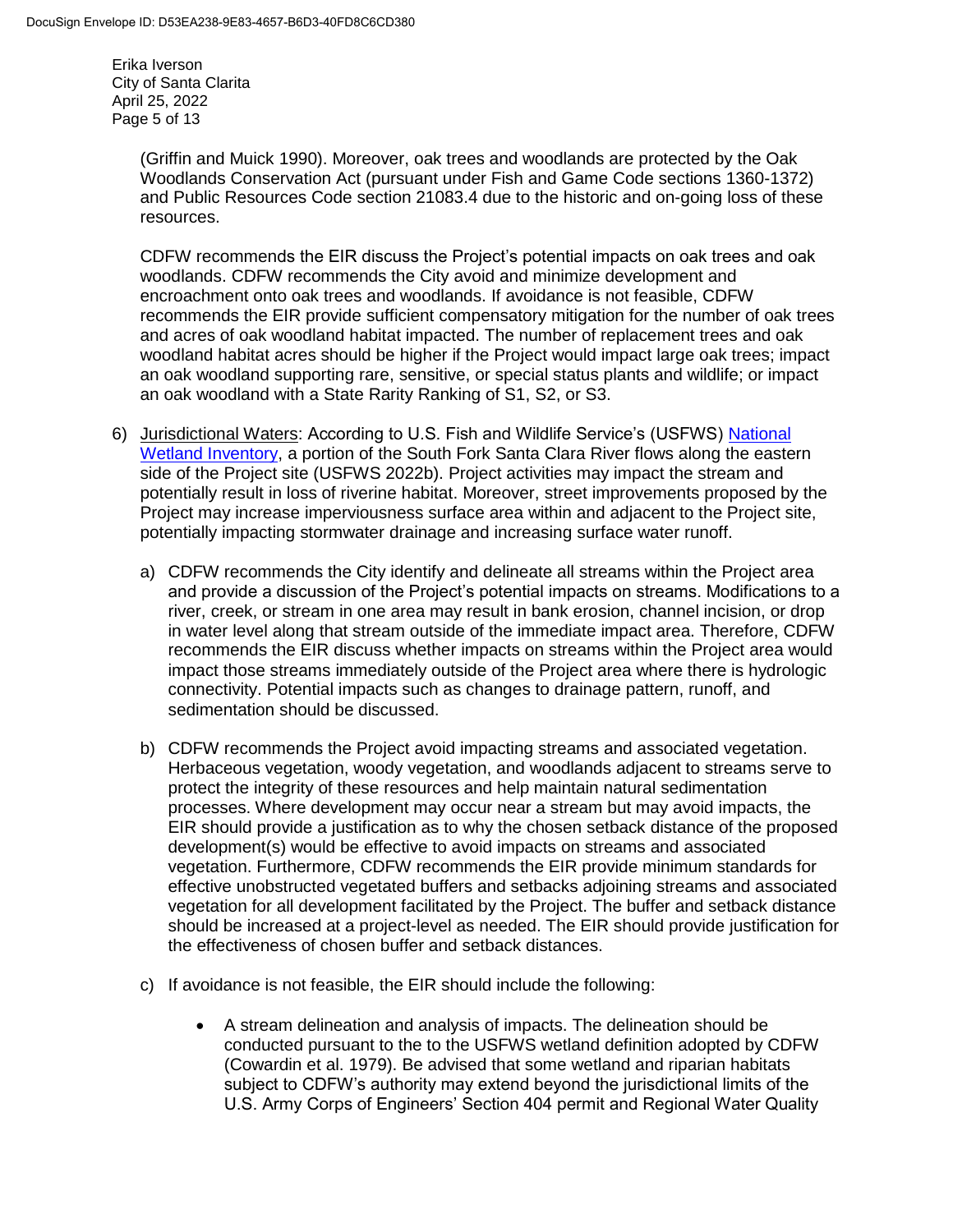Erika Iverson City of Santa Clarita April 25, 2022 Page 6 of 13

Control Board Section 401 Certification; and

 A Lake and Streambed Alteration (LSA) Notification to CDFW pursuant to Fish and Game Code Section 1600 *et seq.* if applicable. As a Responsible Agency under CEQA, CDFW has authority over activities in streams and/or lakes that will divert or obstruct the natural flow, or change the bed, channel, or bank (including vegetation associated with the stream or lake) of a river or stream or use material from a streambed. For any such activities, the project applicant (or "entity") must notify CDFW. CDFW's issuance of a LSA Agreement for a project that is subject to CEQA will require CEQA compliance actions by CDFW as a Responsible Agency. As a Responsible Agency, CDFW may consider the environmental document of the local jurisdiction (Lead Agency) for the Project. To minimize additional requirements by CDFW pursuant to section 1600 *et seq.* and/or under CEQA, the environmental document should fully identify the potential impacts to the stream or riparian resources and provide adequate avoidance, mitigation, monitoring, and reporting commitments for issuance of the LSA Agreement. Please visit CDFW's [Lake and Streambed Alteration Program](https://wildlife.ca.gov/Conservation/LSA) webpage for more information (CDFW 2022c).

As part of the LSA Notification process, CDFW requests a hydrological evaluation of the 100-year storm event to provide information on how water and sediment is conveyed through the Project area. Additionally, the hydrological evaluation should assess the 100, 50, 25, 10, 5, and 2-year frequency flood events to evaluate existing and proposed conditions and erosion/scour potential. CDFW recommends the EIR discuss the results and address avoidance, minimization, and/or mitigation measures that may be necessary to reduce potential significant impacts.

- 7) Landscaping: The Project may result in enhanced landscaping throughout the Project site. CDFW recommends the EIR provide the Project's landscaping plant palette and replacement tree species list. CDFW recommends the City use only native species found in naturally occurring vegetation communities within or adjacent to the Project site. The City should not plant, seed, or otherwise introduce non-native, invasive plant species to areas that are adjacent to and/or near native habitat areas. Accordingly, CDFW recommends the City restrict use of any species, particularly 'Moderate' or 'High' listed by the [California](https://www.cal-ipc.org/plants/inventory/)  [Invasive Plant Council](https://www.cal-ipc.org/plants/inventory/) (Cal-IPC 2022). These species are documented to have substantial and severe ecological impacts on physical processes, plant and animal communities, and vegetation structure.
- 8) Pest Management: The Project proposes a recreational area and residential development that may result in installment of trees. This Project activity may have the potential to spread tree pests and diseases through the Project area and into adjacent natural habitat not currently exposed to these stressors. This could result in expediting the loss of native trees. As such, CDFW recommends the EIR include an infectious tree disease management plan or provide mitigation measures, developed in consultation with an arborist, and describe how the plan or mitigation measures will avoid or reduce the spread of tree insect pests and diseases.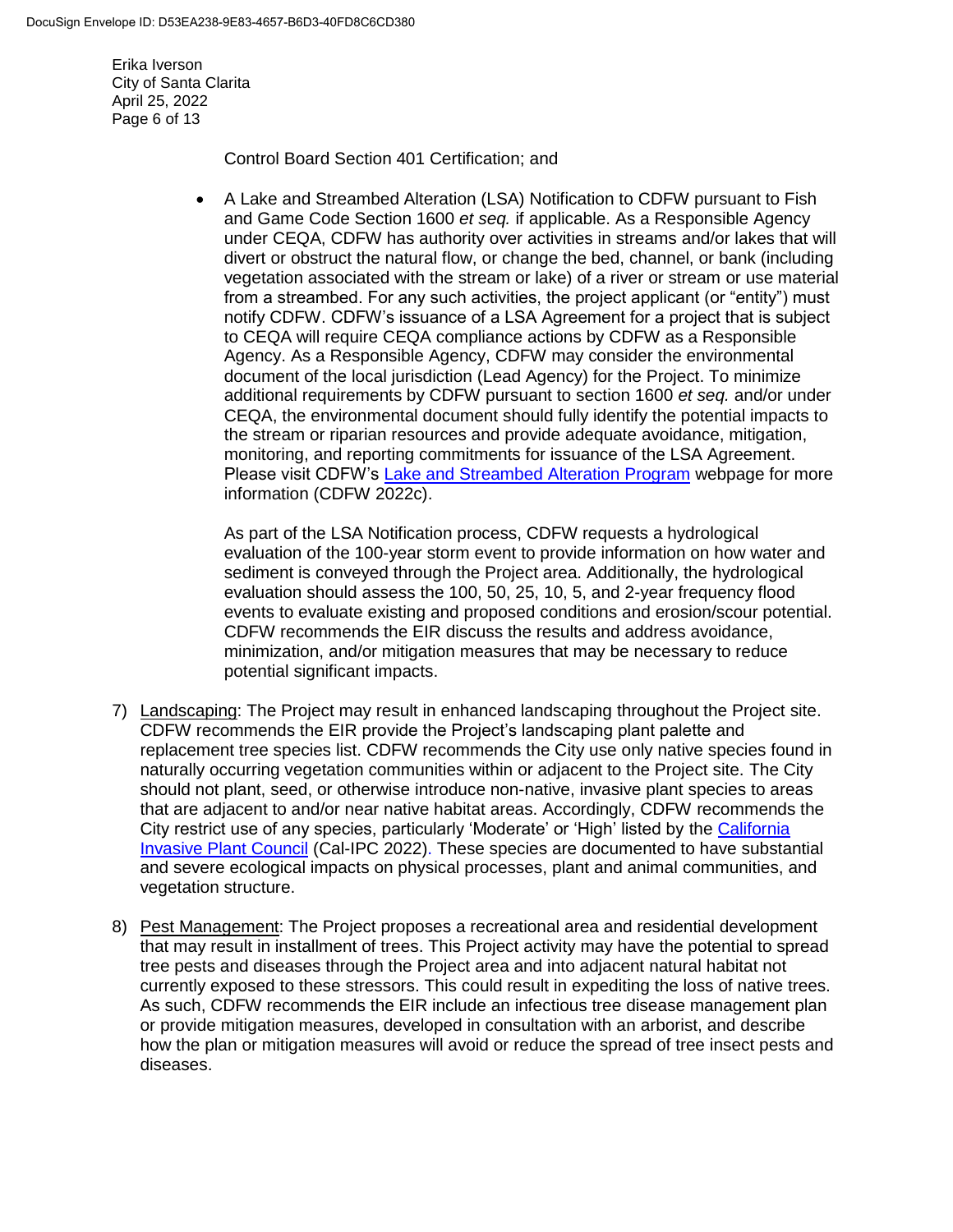Erika Iverson City of Santa Clarita April 25, 2022 Page 7 of 13

9) Use of Rodenticides: If the Project results in enhanced landscaping, vegetation may need to be managed via chemical methods. Herbicides, pesticides, and rodenticides may impact wildlife. Second generation anticoagulant rodenticides are known to have harmful effects on the ecosystem and wildlife. [Assembly Bill 1788](https://leginfo.legislature.ca.gov/faces/billTextClient.xhtml?bill_id=201920200AB1788) prohibits the use of any second-generation anticoagulant rodenticides because second generation anticoagulant rodenticides have a higher toxicity and are more dangerous to nontarget wildlife (California Legislative Information 2020). CDFW recommends the EIR include a discussion as to the Project's use of herbicides, pesticides, and second-generation anticoagulant rodenticides to maintain the Project's grounds in perpetuity. The EIR should discuss when and where these chemicals would be used and what impacts those chemicals may have on habitat and wildlife. CDFW recommends the City prohibit the use of any second-generation anticoagulant rodenticides during Project implementation.

### **General Comments**

- 10) Biological Baseline Assessment: The EIR should provide an adequate biological resources assessment, including a complete assessment and impact analysis of the flora and fauna within and adjacent to the Project site and where the Project may result in ground disturbance. The assessment and analysis should place emphasis upon identifying endangered, threatened, sensitive, regionally, and locally unique species, and sensitive habitats. Impact analysis will aid in determining any direct, indirect, and cumulative biological impacts, as well as specific mitigation or avoidance measures necessary to offset those impacts. CDFW recommends avoiding any sensitive natural communities found on or adjacent to the Project site. CDFW also considers impacts to California Species of Special Concern a significant direct and cumulative adverse effect without implementing appropriate avoidance and/or mitigation measures. An environmental document should include the following information:
	- a) Information on the regional setting that is critical to an assessment of environmental impacts, with special emphasis on resources that are rare or unique to the region [CEQA Guidelines, § 15125(c)]. The EIR should include measures to fully avoid and otherwise protect Sensitive Natural Communities from Project-related impacts. CDFW considers these communities as threatened habitats having both regional and local significance. Plant communities, alliances, and associations with a state-wide ranking of S1, S2, and S3 should be considered sensitive and declining at the local and regional level. These ranks can be obtained by visiting the [Vegetation Classification and Mapping Program -](https://wildlife.ca.gov/Data/VegCAMP/Natural-Communities) [Natural Communities](https://wildlife.ca.gov/Data/VegCAMP/Natural-Communities) webpage (CDFW 2022b);
	- b) A thorough, recent, floristic-based assessment of special status plants and natural communities following CDFW's [Protocols for Surveying and Evaluating Impacts to](https://nrm.dfg.ca.gov/FileHandler.ashx?DocumentID=18959&inline)  [Special Status Native Plant Populations and Sensitive Natural Communities](https://nrm.dfg.ca.gov/FileHandler.ashx?DocumentID=18959&inline) (CDFW 2018). Adjoining habitat areas should be included where Project construction and activities could lead to direct or indirect impacts off site;
	- c) Floristic, alliance- and/or association-based mapping and vegetation impact assessments conducted at a Project site and within the neighboring vicinity. The Manual [of California Vegetation](http://vegetation.cnps.org/) (MCV), second edition, should also be used to inform this mapping and assessment (Sawyer et al. 2009). Adjoining habitat areas should be included in this assessment where Project activities could lead to direct or indirect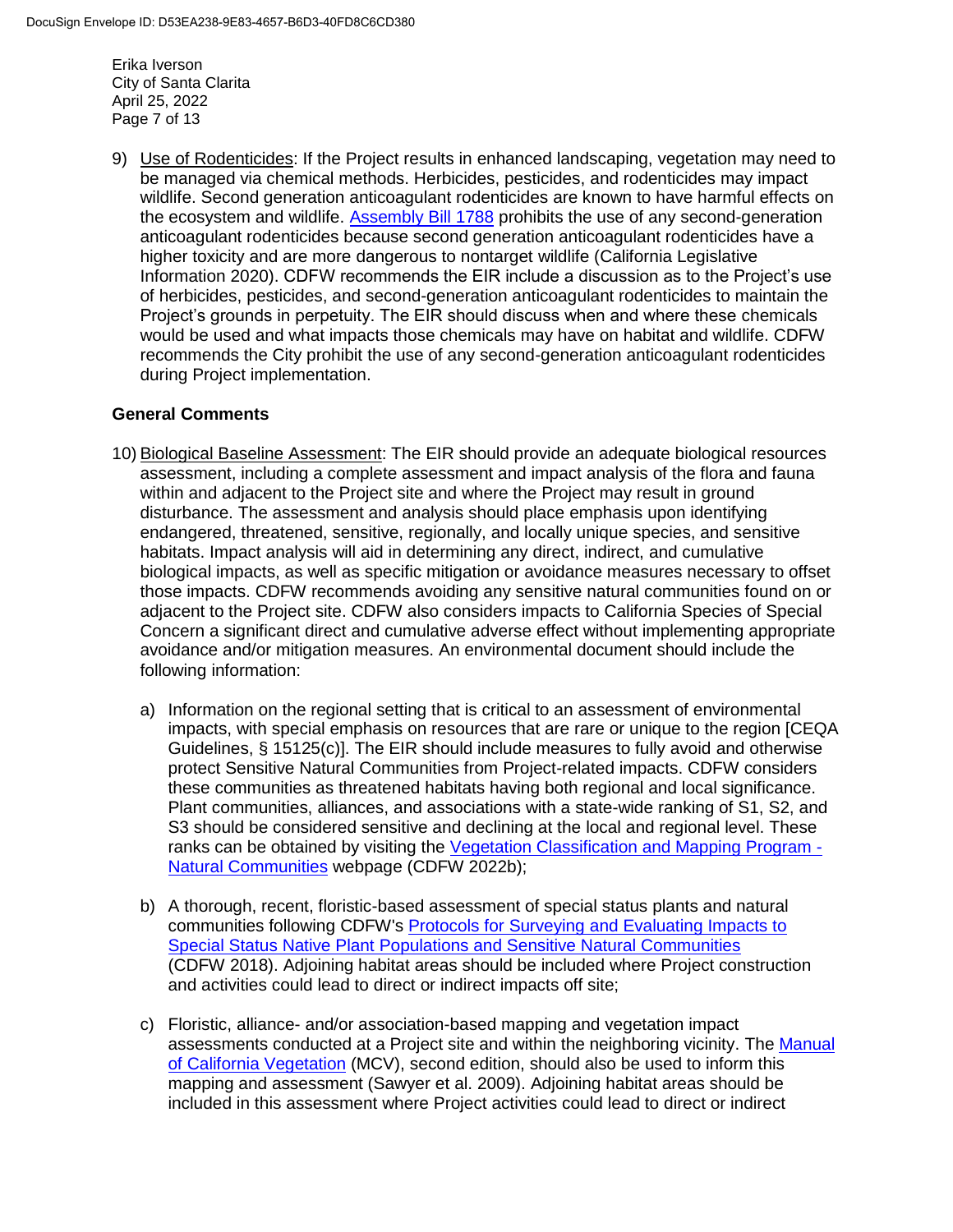Erika Iverson City of Santa Clarita April 25, 2022 Page 8 of 13

> impacts off site. Habitat mapping at the alliance level will help establish baseline vegetation conditions;

- d) A complete, recent, assessment of the biological resources associated with each habitat type on site and within adjacent areas that could also be affected by a Project. California Natural Diversity Database in Sacramento should be contacted to obtain current information on any previously reported sensitive species and habitat. An assessment should include a nine-quadrangle search of the CNDDB to determine a list of species potentially present at a Project site. A lack of records in the CNDDB does not mean that rare, threatened, or endangered plants and wildlife do not occur in the Project site. Field verification for the presence or absence of sensitive species is necessary to provide a complete biological assessment for adequate CEQA review [CEQA Guidelines, § 15003(i)];
- e) A complete, recent, assessment of rare, threatened, and endangered, and other sensitive species on site and within the area of potential effect, including California Species of Special Concern and California Fully Protected Species (Fish & G. Code, §§ 3511, 4700, 5050, and 5515). Species to be addressed should include all those which meet the CEQA definition of endangered, rare, or threatened species (CEQA Guidelines, § 15380). Seasonal variations in use of a Project site should also be addressed such as wintering, roosting, nesting, and foraging habitat. Focused speciesspecific surveys, conducted at the appropriate time of year and time of day when the sensitive species are active or otherwise identifiable, may be required if suitable habitat is present. See CDFW's [Survey and Monitoring Protocols and Guidelines](https://wildlife.ca.gov/conservation/survey-protocols) for established survey protocol for select species (CDFW 2022e). Acceptable species-specific survey procedures may be developed in consultation with CDFW and the USFWS; and,
- f) A recent wildlife and rare plant survey. CDFW generally considers biological field assessments for wildlife to be valid for a one-year period, and assessments for rare plants may be considered valid for a period of up to three years. Some aspects of a proposed Project may warrant periodic updated surveys for certain sensitive taxa, particularly if build out could occur over a protracted time frame or in phases.
- 11) Disclosure: A EIR should provide an adequate, complete, and detailed disclosure about the effect which a proposed Project is likely to have on the environment (Pub. Resources Code, § 20161; CEQA Guidelines, §15151). Adequate disclosure is necessary so CDFW may provide comments on the adequacy of proposed avoidance, minimization, or mitigation measures, as well as to assess the significance of the specific impact relative to plant and wildlife species impacted (e.g., current range, distribution, population trends, and connectivity).
- 12) Mitigation Measures: Public agencies have a duty under CEQA to prevent significant, avoidable damage to the environment by requiring changes in projects through the use of feasible alternatives or mitigation measures [CEQA Guidelines, §§ 15002(a)(3), 15021]. Pursuant to CEQA Guidelines section 15126.4, an environmental document "shall describe feasible measures which could mitigate for impacts below a significant level under CEQA."
	- a) Level of Detail: Mitigation measures must be feasible, effective, implemented, and fully enforceable/imposed by the Lead Agency through permit conditions, agreements, or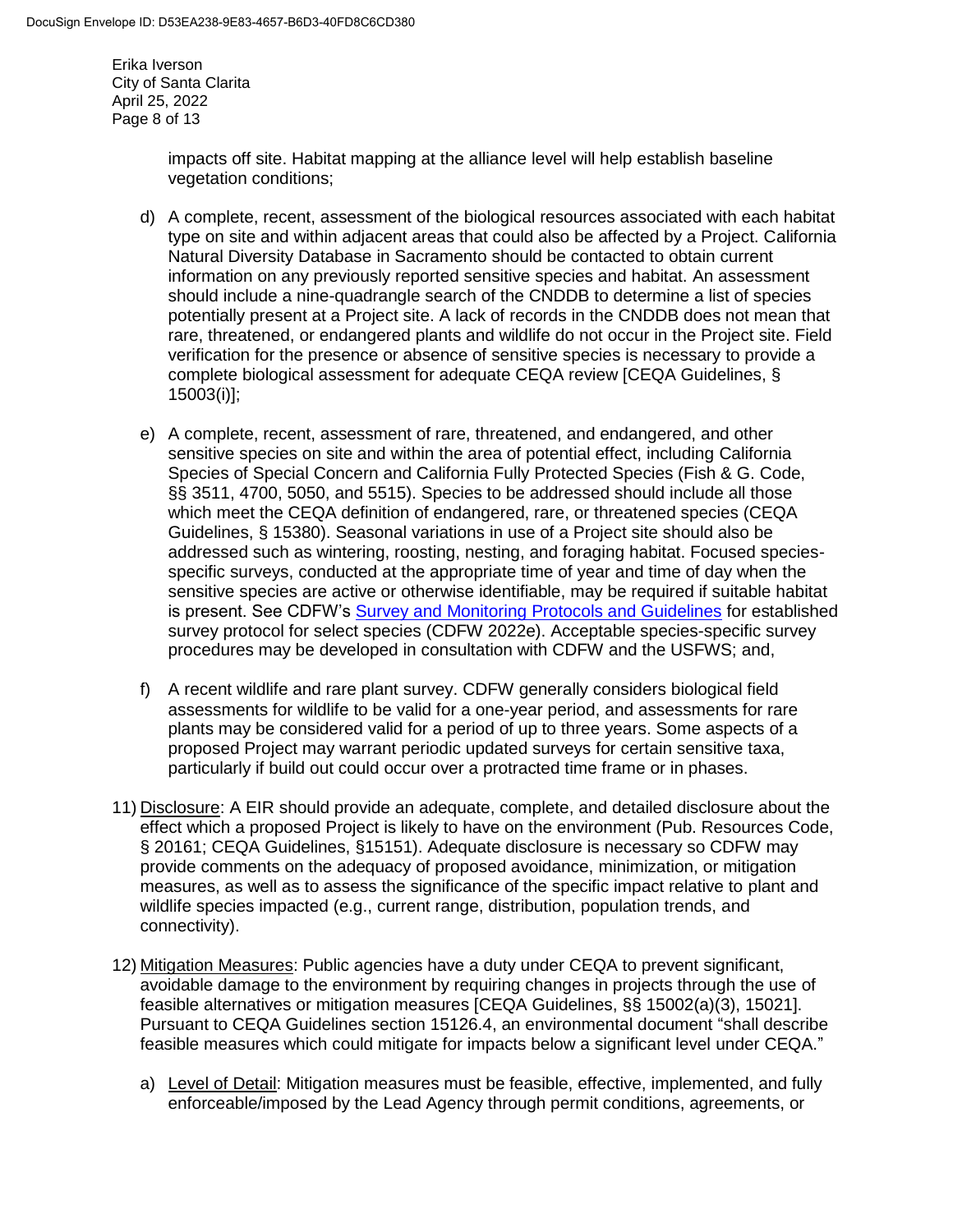Erika Iverson City of Santa Clarita April 25, 2022 Page 9 of 13

> other legally binding instruments (Pub. Resources Code, § 21081.6(b); CEQA Guidelines, § 15126.4). A public agency "shall provide the measures that are fully enforceable through permit conditions, agreements, or other measures" (Pub. Resources Code, § 21081.6). CDFW recommends that the City provide mitigation measures that are specific, detailed (i.e., responsible party, timing, specific actions, location), and clear in order for a measure to be fully enforceable and implemented successfully via a mitigation monitoring and/or reporting program (Pub. Resources Code, § 21081.6; CEQA Guidelines, § 15097). Adequate disclosure is necessary so CDFW may provide comments on the adequacy and feasibility of proposed mitigation measures.

- b) Disclosure of Impacts: If a proposed mitigation measure would cause one or more significant effects, in addition to impacts caused by the Project as proposed, the EIR should include a discussion of the effects of proposed mitigation measures [CEQA Guidelines,  $\S$  15126.4(a)(1)]. In that regard, the EIR should provide an adequate, complete, and detailed disclosure about a project's proposed mitigation measure(s). Adequate disclosure is necessary so CDFW may assess the potential impacts of proposed mitigation measures.
- 13) Data: CEQA requires that information developed in environmental impact reports be incorporated into a database which may be used to make subsequent or supplemental environmental determinations [Pub. Resources Code, § 21003, subd. (e)]. Accordingly, please report any special status species and natural communities detected by completing and submitting [CNDDB Field Survey Forms](https://wildlife.ca.gov/Data/CNDDB/Submitting-Data) (CDFW 2022f). The City should ensure data collected for the preparation of the EIR be properly submitted, with all data fields applicable filled out. The data entry should also list pending development as a threat and then update this occurrence after impacts have occurred.
- 14) Biological Direct, Indirect, and Cumulative Impacts. CDFW recommends providing a thorough discussion of direct, indirect, and cumulative impacts expected to adversely affect biological resources, with specific measures to offset such impacts. The EIR should address the following:
	- a) A discussion regarding Project-related indirect impacts on biological resources, including resources in nearby public lands, open space, adjacent natural habitats, riparian ecosystems, and any designated and/or proposed or existing reserve lands [e.g., preserve lands associated with a Natural Community Conservation Plan (Fish & G. Code, § 2800 et. seq.)]. Impacts on, and maintenance of, wildlife corridor/movement areas, including access to undisturbed habitats in adjacent areas, should be fully evaluated in the EIR;
	- b) A discussion of both the short-term and long-term effects to species population distribution and concentration and alterations of the ecosystem supporting the species impacted [CEQA Guidelines, § 15126.2(a)];
	- c) A discussion of potential adverse impacts from lighting, noise, temporary and permanent human activity, and exotic species, and identification of any mitigation measures;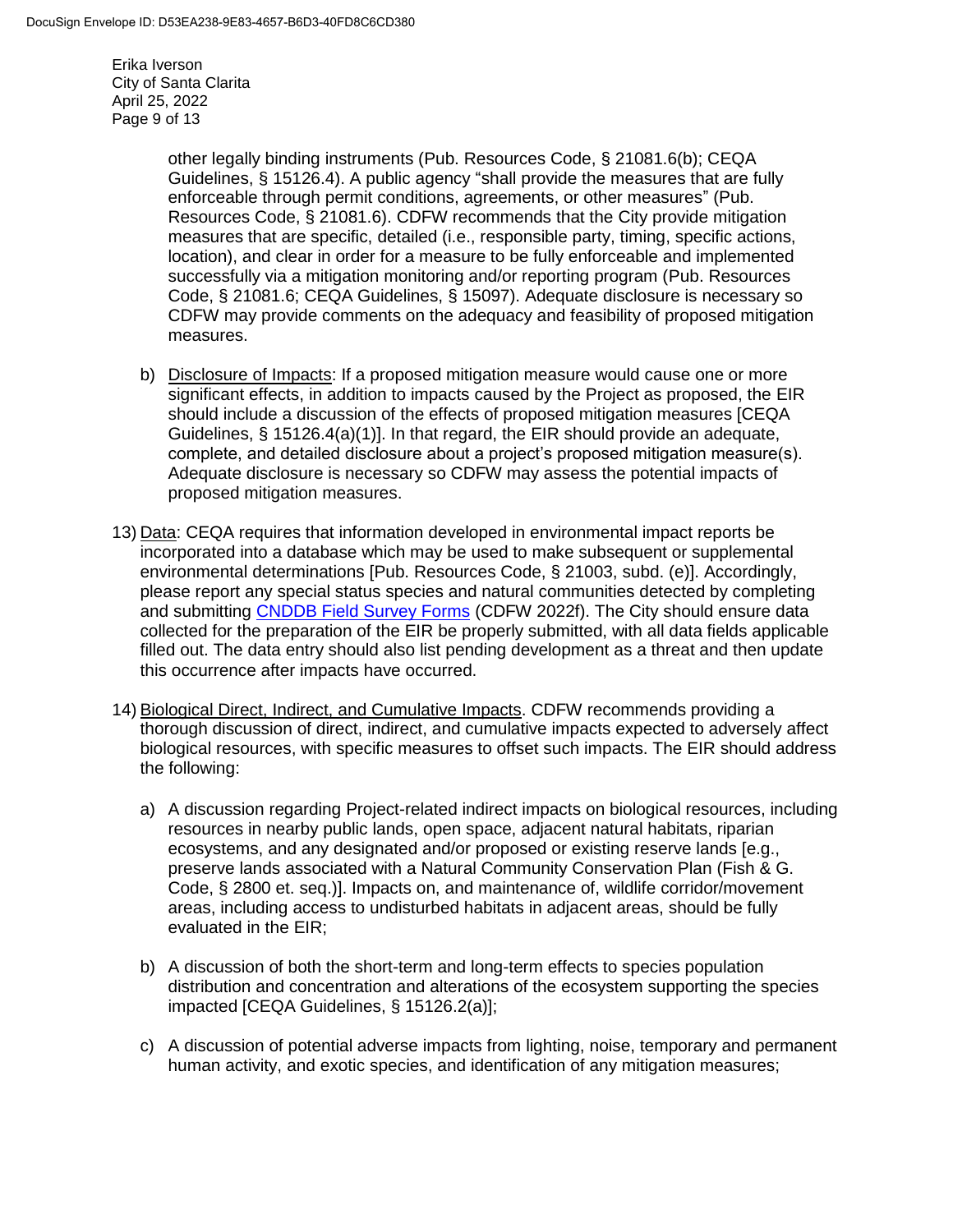Erika Iverson City of Santa Clarita April 25, 2022 Page 10 of 13

- d) A discussion of Project-related changes on drainage patterns; the volume, velocity, and frequency of existing and post-Project surface flows; polluted runoff; soil erosion and/or sedimentation in streams and water bodies; and post-Project fate of runoff from the Project sites. The discussion should also address the potential water extraction activities and the potential resulting impacts on the habitat (if any) supported by the groundwater. Mitigation measures proposed to alleviate such Project impacts should be included;
- e) An analysis of impacts from proposed changes to land use designations and zoning, and existing land use designation and zoning located nearby or adjacent to natural areas that may inadvertently contribute to wildlife-human interactions. A discussion of possible conflicts and mitigation measures to reduce these conflicts should be included in the EIR; and,
- f) A cumulative effects analysis, as described under CEQA Guidelines section 15130. General and specific plans, as well as past, present, and anticipated future projects, should be analyzed relative to their impacts on similar plant and wildlife species, habitat, and vegetation communities. If the City determines that the Project would not have a cumulative impact, the EIR should indicate why the cumulative impact is not significant. The City's conclusion should be supported by facts and analyses [CEQA Guidelines, § 15130(a)(2)].
- 15) Project Description and Alternatives: To enable CDFW to adequately review and comment on the proposed Project from the standpoint of the protection of plants, fish, and wildlife, we recommend the following information be included in the EIR:
	- a) A complete discussion of the purpose and need for, and description of, the proposed Project, including all staging areas; access routes to the construction and staging areas; fuel modification footprint; and grading footprint;
	- b) Pursuant to CEQA Guidelines section 15126.6(a), an environmental document "shall describe a reasonable range of potentially feasible alternatives to the Project, or to the location of the Project, which would feasibly attain most of the basic objectives of the Project but would avoid or substantially lessen any of the significant effects of the Project." CEQA Guidelines section 15126.6(f)(2) states if the Lead Agency concludes that no feasible alternative locations exist, it must disclose the reasons for this conclusion and should include reasons in the environmental document; and,
	- c) A range of feasible alternatives to the Project location and design features to avoid or otherwise minimize direct and indirect impacts to sensitive biological resources and wildlife movement areas. CDFW recommends the City consider configuring Project construction and activities, as well as the development footprint, in such a way as to fully avoid impacts to sensitive and special status plants and wildlife species, habitat, and sensitive vegetation communities. CDFW also recommends the City consider establishing appropriate setbacks from sensitive and special status biological resources. Setbacks should not be impacted by ground disturbance or hydrological changes for the duration of the Project. As a general rule, CDFW recommends reducing or clustering the development footprint to retain unobstructed spaces for vegetation and wildlife and provide connections for wildlife between properties and minimize obstacles to open space.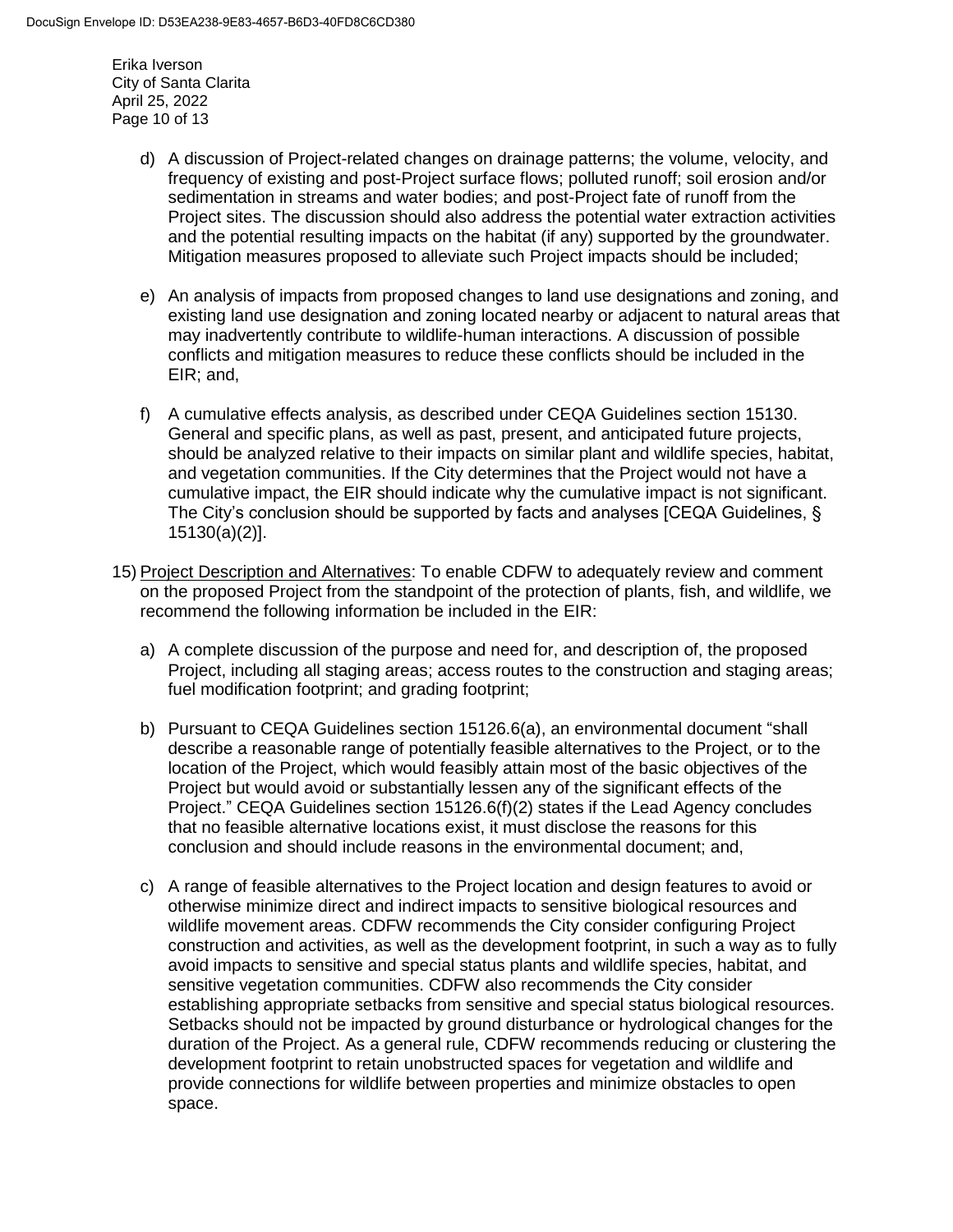Erika Iverson City of Santa Clarita April 25, 2022 Page 11 of 13

> Project alternatives should be thoroughly evaluated, even if an alternative would impede, to some degree, the attainment of the Project objectives or would be more costly (CEQA Guidelines, § 15126.6). The EIR "shall" include sufficient information about each alternative to allow meaningful evaluation, public participation, analysis, and comparison with the proposed Project (CEQA Guidelines, § 15126.6).

- d) Where the Project may impact aquatic and riparian resources, CDFW recommends the City consider alternatives that would fully avoid impacts to such resources. CDFW also recommends alternatives that would allow not impede, alter, or otherwise modify existing surface flow; watercourse and meander; and water-dependent ecosystems and vegetation communities. Project-related designs should consider elevated crossings to avoid channelizing or narrowing of streams. Any modifications to a river, creek, or stream may cause or magnify upstream bank erosion, channel incision, and drop in water level and cause the stream to alter its course of flow.
- 16) CESA: CDFW considers adverse impacts to a species protected by CESA to be significant without mitigation under CEQA. As to CESA, take of any endangered, threatened, candidate species, or CESA-listed plant species that results from the Project is prohibited, except as authorized by state law (Fish & G. Code §§ 2080, 2085; Cal. Code Regs., tit. 14, §786.9). Consequently, if the Project or any Project-related activity will result in take of a species designated as endangered or threatened, or a candidate for listing under CESA, CDFW recommends that the Project proponent seek appropriate take authorization under CESA prior to implementing the Project. Appropriate authorization from CDFW may include an Incidental Take Permit (ITP) or a consistency determination in certain circumstances, among other options [Fish & G. Code, §§ 2080.1, 2081, subds. (b) and (c)]. Early consultation is encouraged, as significant modification to a Project and mitigation measures may be required in order to obtain a CESA Permit. Revisions to the Fish and Game Code, effective January 1998, may require that CDFW issue a separate CEQA document for the issuance of an ITP unless the Project CEQA document addresses all Project impacts to CESA-listed species and specifies a mitigation monitoring and reporting program that will meet the requirements of an ITP. For these reasons, biological mitigation monitoring and reporting proposals should be of sufficient detail and resolution to satisfy the requirements for a CESA ITP.
- 17) Compensatory Mitigation: The EIR should include mitigation measures for adverse Projectrelated direct or indirect impacts to sensitive plants, animals, and habitats. Mitigation measures should emphasize avoidance and reduction of Project-related impacts. For unavoidable impacts, on-site habitat restoration or enhancement should be discussed in detail. If on-site mitigation is not feasible or would not be biologically viable and therefore not adequately mitigate the loss of biological functions and values, off-site mitigation through habitat creation and/or acquisition and preservation in perpetuity should be addressed. Areas proposed as mitigation lands should be protected in perpetuity with a conservation easement, financial assurance and dedicated to a qualified entity for long-term management and monitoring. Under Government Code, section 65967, the Lead Agency must exercise due diligence in reviewing the qualifications of a governmental entity, special district, or nonprofit organization to effectively manage and steward land, water, or natural resources on mitigation lands it approves.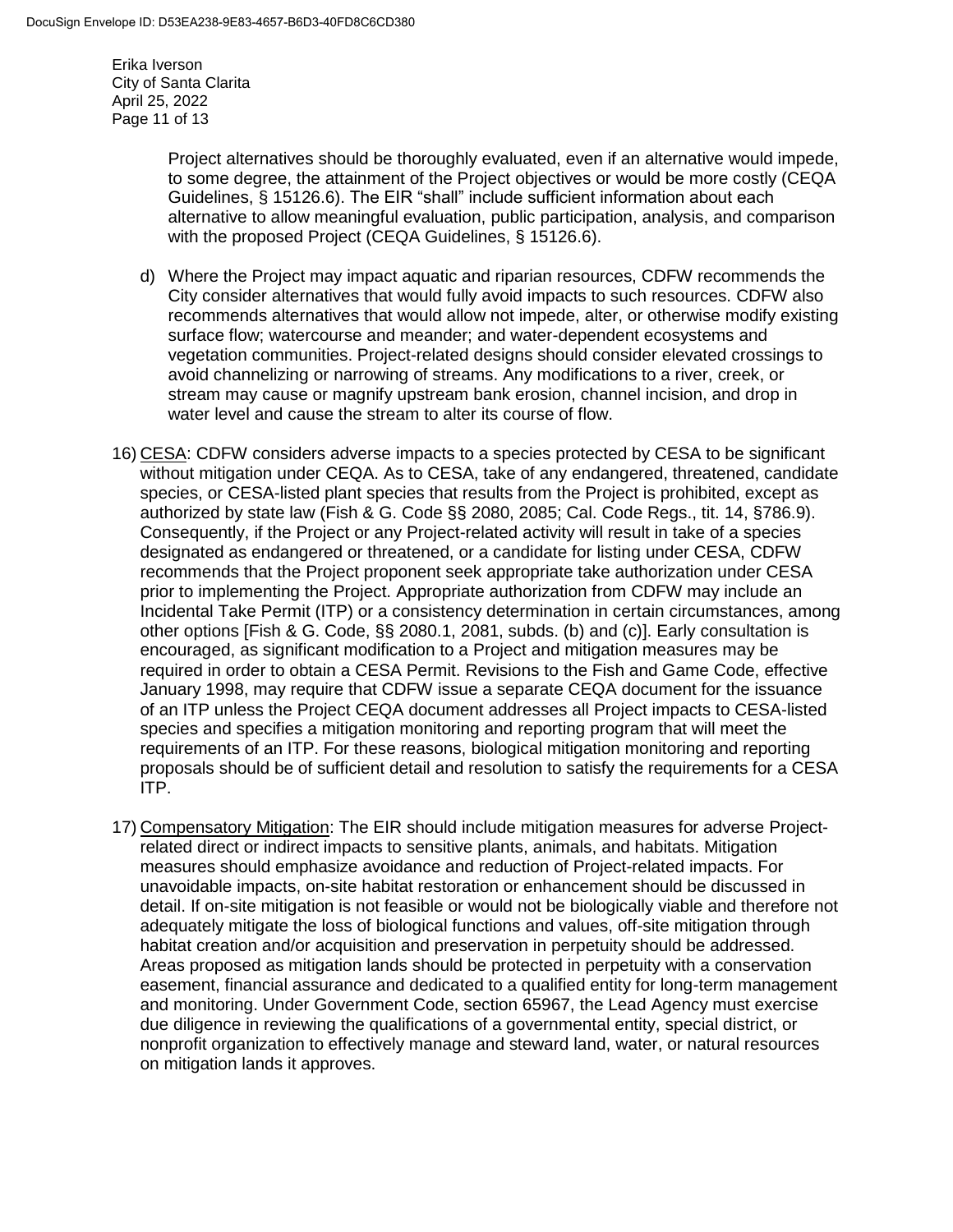Erika Iverson City of Santa Clarita April 25, 2022 Page 12 of 13

18) Long-term Management of Mitigation Lands: For proposed preservation and/or restoration, an EIR should include measures to protect the targeted habitat values from direct and indirect negative impacts in perpetuity. The objective should be to offset the Project-induced qualitative and quantitative losses of wildlife habitat values. Issues that should be addressed include (but are not limited to) restrictions on access, proposed land dedications, monitoring and management programs, control of illegal dumping, water pollution, and increased human intrusion. An appropriate non-wasting endowment should be set aside to provide for long-term management of mitigation lands.

### **Conclusion**

We appreciate the opportunity to comment on the NOP for the Wiley Canyon Project to assist the City in identifying and mitigating Project impacts on biological resources. If you have any questions or comments regarding this letter, please contact Julisa Portugal, Environmental Scientist, at [Julisa.Portugal@wildlife.ca.gov](mailto:Julisa.Portugal@wildlife.ca.gov) or (562) 330-7563.

Sincerely,<br>
Docusigned by:

 $\mathcal{N}_{\mathcal{F}}$  $\hookleftarrow$ B6E58CFE24724F5..

Erinn Wilson-Olgin Environmental Program Manager I South Coast Region

ec: CDFW

Erinn Wilson-Olgin, Los Alamitos – [Erinn.Wilson-Olgin@wildlife.ca.gov](mailto:Erinn.Wilson-Olgin@wildlife.ca.gov) Victoria Tang, Los Alamitos – [Victoria.Tang@wildlife.ca.gov](mailto:Victoria.Tang@wildlife.ca.gov) Ruby Kwan-Davis, Los Alamitos – [Ruby.Kwan-Davis@wildlife.ca.gov](mailto:Ruby.Kwan-Davis@wildlife.ca.gov) Felicia Silva, Los Alamitos – [Felicia.Silva@wildlife.ca.gov](mailto:Felicia.Silva@wildlife.ca.gov) Emily Galli, Los Alamitos – [Emily.Galli@wildlife.ca.gov](mailto:Emily.Galli@wildlife.ca.gov) Cindy Hailey, San Diego - Cindy. Hailey@wildlife.ca.gov CEQA Program Coordinator, Sacramento - CEQACommentLetters@wildlife.ca.gov State Clearinghouse, Office of Planning and Research – [State.Clearinghouse@opr.ca.gov](mailto:State.Clearinghouse@opr.ca.gov)